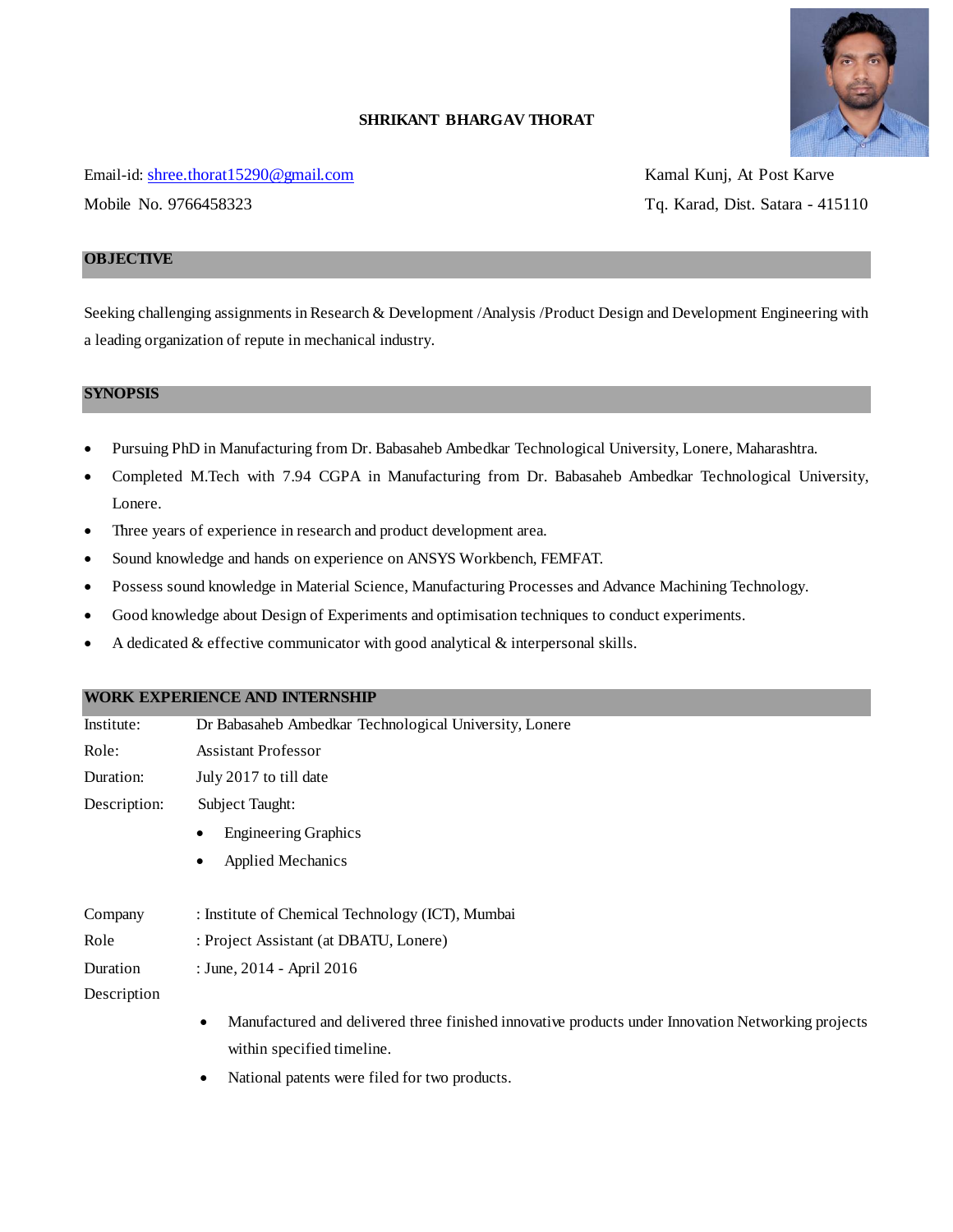| Company     | : Om Chaitanya Engineering Works, Kolhapur                        |  |
|-------------|-------------------------------------------------------------------|--|
| Role        | : Production In-charge                                            |  |
| Duration    | : December $2013 - May 2014$                                      |  |
| Description |                                                                   |  |
|             | To calculate raw material and man power requirement.<br>$\bullet$ |  |

- 
- To procure and inspect the raw material at initial stage.
- Maintaining the monthly production reports.
- Solving problems on the shop floor by working closely with production people involved in fabrication.

### **COMPUTER LITERACY**

Well versed with softwares like FEMFAT, ANSYS workbench, CATIA-V5, Minitab, Design Expert & MS-Office.

### **ACADEMIC DETAIL**

| <b>Education</b>                 | <b>Board/University</b>      | <b>Year of Passing</b> | <b>Class</b>       |
|----------------------------------|------------------------------|------------------------|--------------------|
| (Manufacturing)<br>Ph.<br>D.     | Dr.B.A.T.U., Lonere.         | $2014$ - till date     | First              |
| (Pursuing)                       | <i>Maharashtra</i>           |                        |                    |
| M-Tech (Manufacturing)           | Dr.B.A.T.U., Lonere.         | $2012 - 13$            | <i>Distinction</i> |
|                                  | <i>Maharashtra</i>           |                        |                    |
| <b>B.E</b> ( <i>Production</i> ) | Shivaji University, Kolhapur | 20010-11               | First              |
| H.S.C                            | C.B.S.E.                     | 2006-07                | First              |
| S.S.C                            | C.B.S.E.                     | 2004-05                | <i>Distinction</i> |

# **ACADEMIC PROJECTS**

# **M. Tech.: Design and manufacturing of Stent for Cardiovascular Application using Photo Chemical machining (PCM)**

- The manufacturing of low cost Cardiovascular Stent using Non-conventional Machining (Photochemical Machining) Process for stainless steel (SS 316L).
- Optimize the process parameters for seamless tube of SS316L

### **B.E.: Water Injection System for Four stroke SI Engine**

 $\bullet$  The project objective is to reduce the NO<sub>X</sub> emissions to incorporate features leading to continuous emission control.